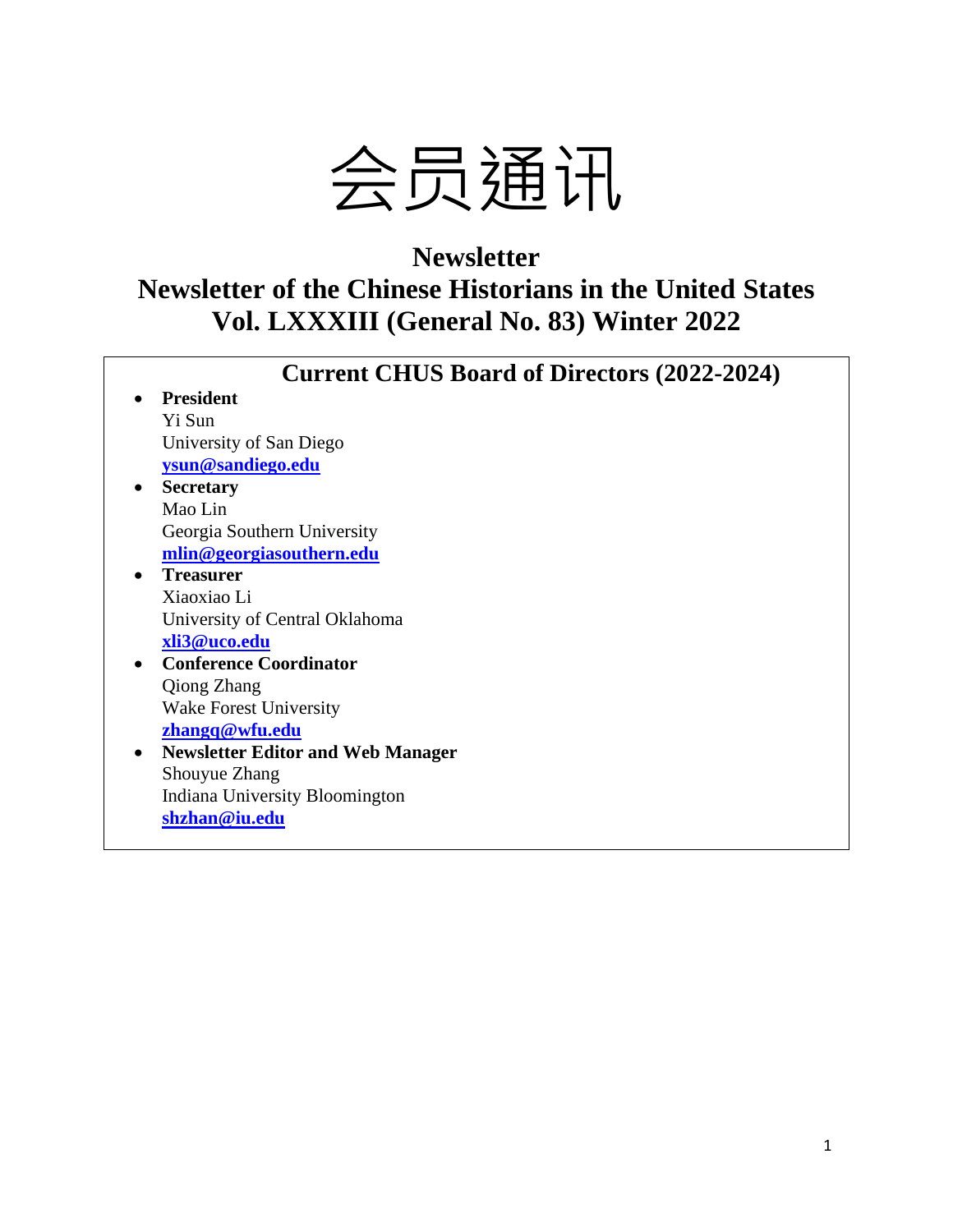## **Contents**

## **I Annual Report from CHUS President**

Zhiguo Yang

<span id="page-1-0"></span>Honoring tradition, I want to extend the New Year's greetings to CHUS members before reporting to you our work in 2021: 虎、虎、虎: Be blessed with good fortunes in the Year of the Tiger!

### **James Z. Gao Memorial Fund**

James Z. Gao (高峥), one of the founders of CHUS and its first president in 1987-1988, passed away on October 26, 2021, at age of 73. On November 1, 2021, more than forty CHUS members met virtually to celebrate James' life and accomplishments as a history educator and scholar, and the outpouring of tributes from his colleagues and friends at the meeting testified to the impact of his charismatic personality, hilarious sense of humor, commitment to the pursuit of knowledge, and leadership of CHUS and on anyone who had met him. (The spring 2022 issue of The Chinese Historical Review (CHR) will publish an essay in memoriam of James titled, tentatively, "James Z. Gao, 1948-2021: An Explorer of a Cutting-edge Paradigm.") To keep James' memory and legacies alive, upon the suggestion from Jian Chen, Zhaohui Hong, Kan Liang, Xi Wang, and Guoqi Xu, the CHUS board decided to create a foundation to support CHUS academic activities in his name. The aforementioned CHUS members also made the initial donations to the proposed foundation.

Once the establishment of James Z. Gao Memorial Fund was announced after the November 1 memorial meeting, the following CHUS members and James' friends and loved one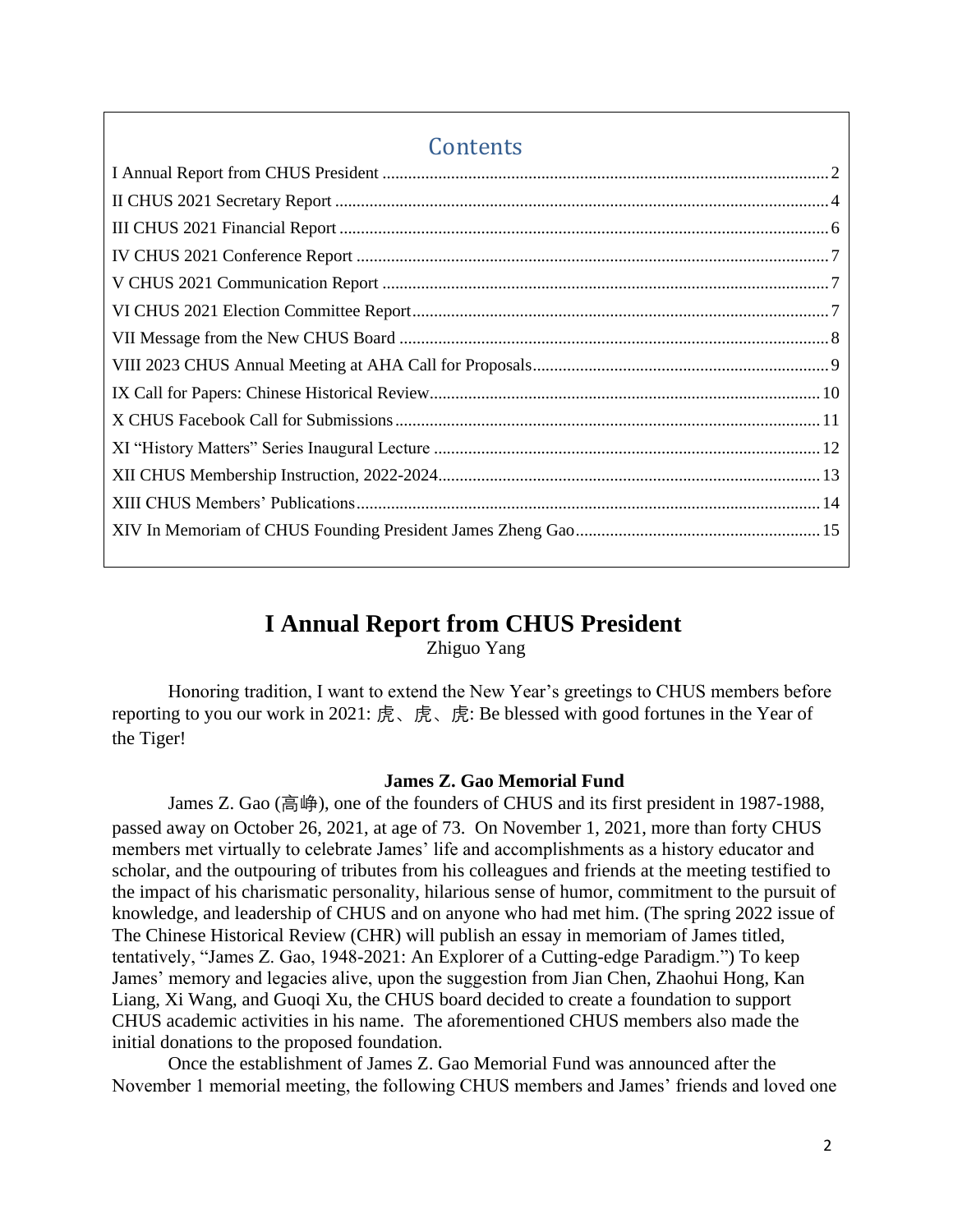– including those who had pledged their donation during the meeting – have added their donations to it:

An anonymous friend of James' Laura Liu, James' wife Jian Chen Zhaohui Hong Kan Liang Xi Wang Guoqi Xu Xiaoyuan Liu Qiong Zhang Yi Sun Zhiwei Xiao Ping Yao Jun Fang Xiaojia Hou Patrick Shan Jiayan Zhang Zhiguo Yang Jeremy Brown Huaiyu Chen

Thanks to their generosity, the fund now has a balance of \$22,229.34 and is ready to operate. So, thank you all so very much! Next, with the input from CHUS members, the CHUS board will devise a plan on how to support CHUS academic programs with the fund.

If you wish to contribute to the fund, please contact Yi Sun, CHUS president, at [ysun@sandiego.edu](mailto:ysun@sandiego.edu) or Xiaoxia Li, CHUS treasurer, at [XLi3@uco.edu.](mailto:XLi3@uco.edu)

### **Work Reports for 2021 by the CHUS Board**

On January 8, 2022, the CHUS board members of Zhiguo Yang, Danke Li, Dandan Chen, Xiaojia Hou, and Mao Lin and *CHR* chief editor Xiaobing Li delivered their work reports for 2021 at the annual CHUS Business Meeting in New Orleans. Facing the challenges and uncertainties brought by the Covid-19 pandemic, each and every member of the CHUS leadership team performed their respective responsibilities with the utmost commitment and by the highest standard of professionalism. In particular, Xiaojia's bookkeeping record for James Z. Gao Memorial Fund and Dandan's new inventory of CHUS membership exemplify the best practice of transitioning CHUS management from one board of directors to another. Also, we want to express our heartfelt appreciation and gratitude to Danke, whose dedication and organizing skills led to the inclusion of four CHUS panels in the 2021 AHA annual conference; Xiaobing, who raised the level of *CHR*'s prestige and profitability even higher with his efficiency and energy; and Mao, who kept CHUS members connected with their organization through publishing *CHUS Newsletter* and webmastering CHUS webpage.

To keep our members informed of how we have managed the CHUS organization and its finance, we will publish Dandan's annual membership report and Xiaojia's annual financial report in this issue of *CHUS Newsletter*.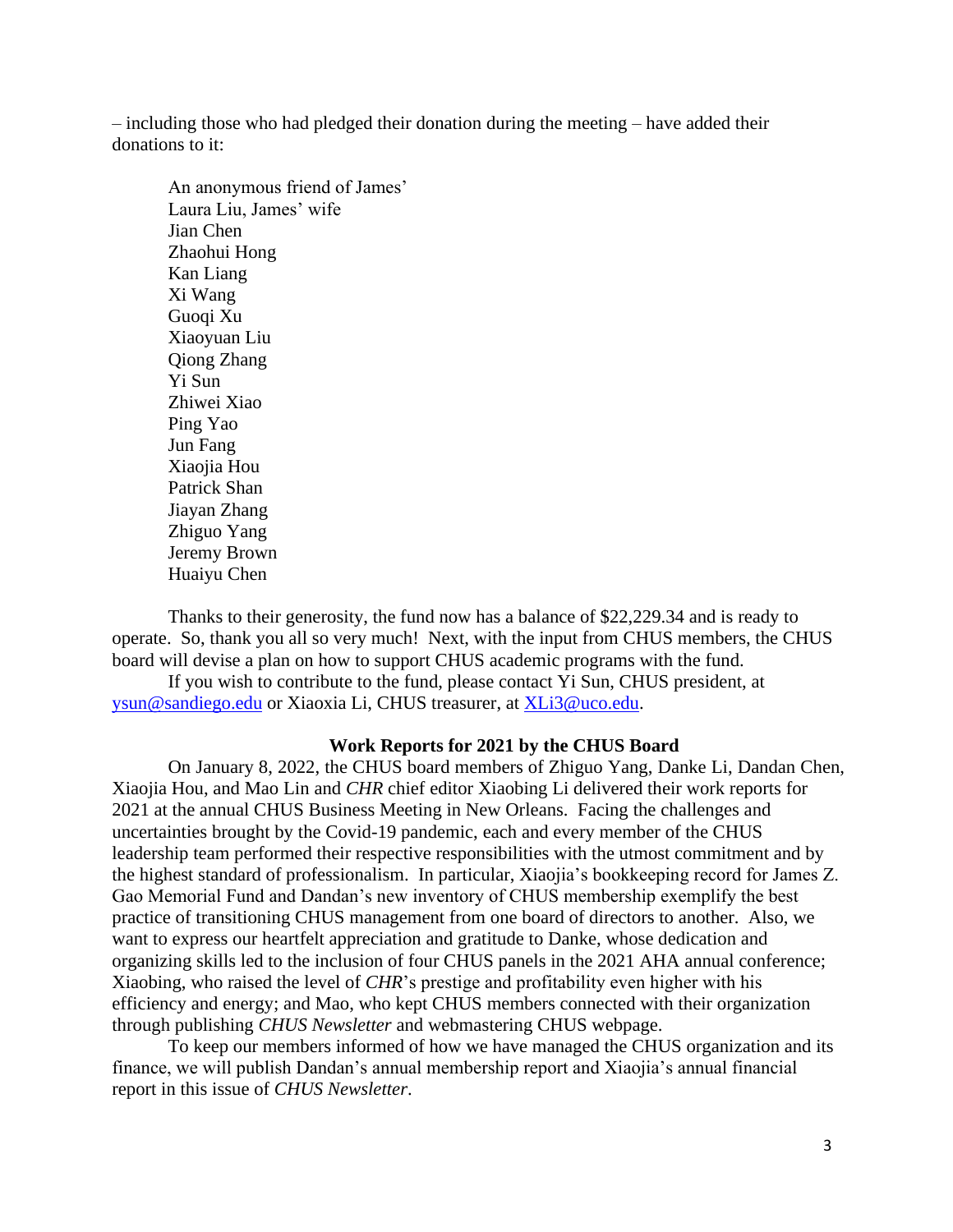### **Reports by the CHUS Committees**

In 2021, three CHUS committees were formed to conduct the following businesses according to CHUS Bylaws: the selection of the CHUS board of directors 2022-2024; the selection of a 2021 CHUS Award for Academic Excellence recipient; and the selection of a 2021 Award for Distinguished Service recipient.

The CHUS Election Committee was composed of Xiaobing Li, Patrick Shan, and Xiansheng Tian. We want to thank them for their hard work that led to the selection of Yi Sun (president), Qiong Zhang (conference coordinator), Mao Lin (secretary), Xiaoxiao Li (treasurer), and Shouyue Zhang (newsletter editor and CHUS webpage manager) as the next CHUS board of directors. Congratulations to Yi, Qiong, Mao, Xiaoxiao, and Shouyue!

The CHUS Award for Academic Excellent Selection Committee was composed of Pingchao Zhu, Qiong Zhang, Yi Sun. After spending many hours screening the outstanding nominations they had received and evaluating the nominees' works, they decided to recommend Qiang Fang as the recipient of the 2021 award, and the CHUS board accepted their recommendation. Thank you, Pingchao, Qiong, and Yi, for showcasing what commitment to professionalism looks like with your committee work. And congratulations, Qiang, on your academic achievement.

The CHUS Selection Committee for the CHUS Award for Distinguished Service was composed of Liyan Liu, Shuhua Fan, and Jingyi Song who recommended Zhiguo Yang as the recipient of the 2021 award. The CHUS board accepted the Committee's recommendation, so I could join my board colleagues Dandan and Xiaojia in being honored with this award while still serving CHUS. Thank you for your recognition that so profoundly warmed my heart.

To keep CHUS members informed of the selection process based on CHUS Bylaws, the reports by the aforementioned three committees will be published in this issue of *CHUS Newsletter*.

### **Good Luck to the CHUS Board of Directors 2022-2024**

The official transition of CHUS leadership and management occurred at the January 8 CHUS Business Meeting. In congratulating Yi, Qiong, Mao, Xiaoxiao, and Shouyue on being elected as the succeeding CHUS board directors, Zhiguo, Danke, Dandan, Xiaojia, and Mao also wished them the best luck in making CHUS better and more influential.

<span id="page-3-0"></span>And their commitment, talent, and willingness to serve CHUS members ensure that nothing but success awaits them.

## **II CHUS 2021 Secretary Report**

Dandan Chen

Dear President Yang, CHUS Board of Directors and members,

I would like to report what I have done from 2020 to 2021.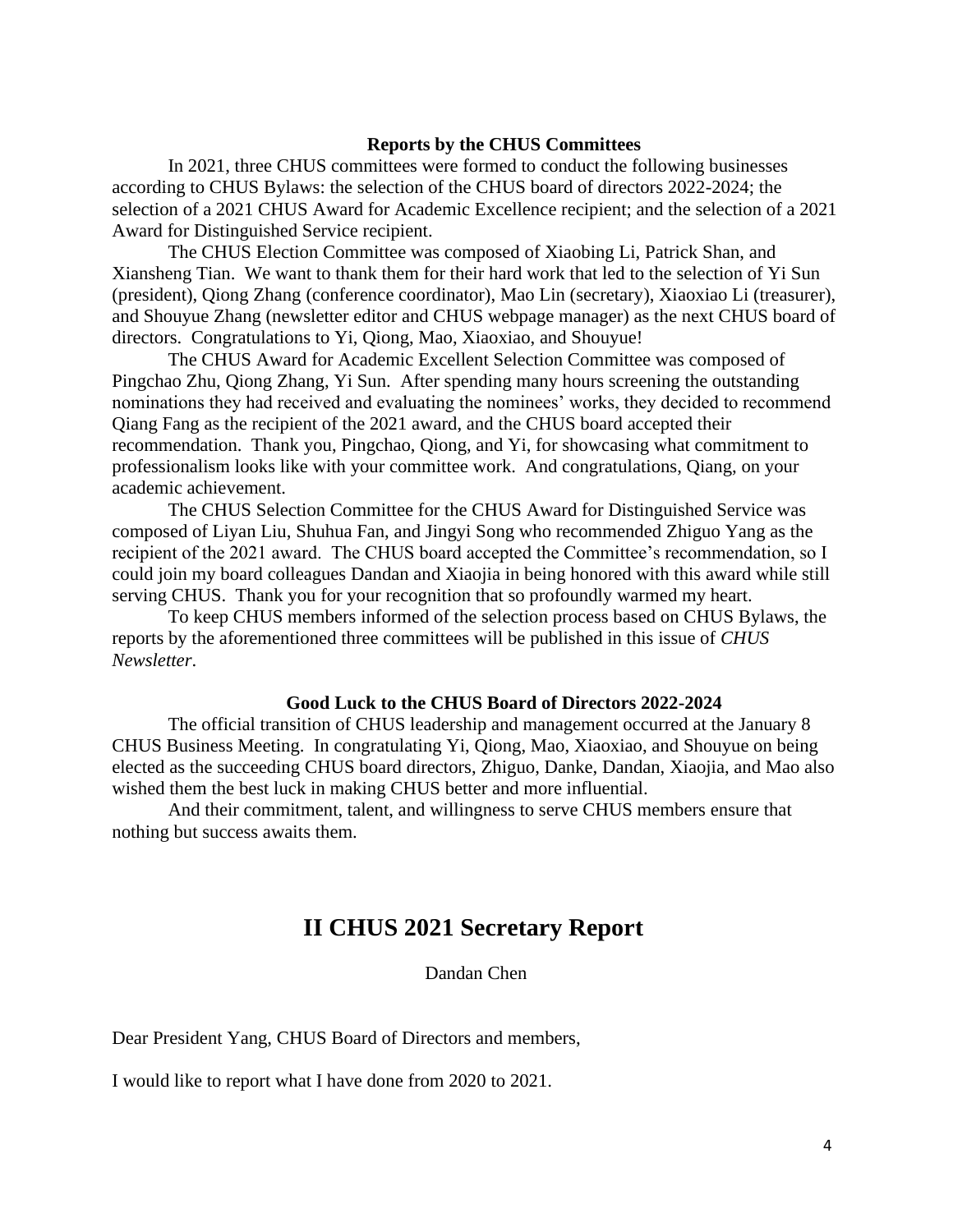#### **[Membership & Emails & Other Issues]**

 In 2020-2021, CHUS attracted several new members, especially emerging young scholars, graduate students, and undergraduate students from U.S, Europe, and China. I have updated the list of members according to membership fee payment and sent the list twice to the publisher of *Chinese Historical Review*.

 In 2020-2021, I spent a lot of time updating membership statuses, email and mail addresses of members, and contacting active members, non-active lifetime members, and other previous members.

 At the end of 2020, I started to review the list of lifetime memberships, updated their job statuses, mailing addresses, and email addresses, and have made many changes. There are 75 life-time members. I also contacted quite a few CHUS lifetime memberships or old friends, updated their current info and invited them to the CHUS wechat group. I contacted many lifetime members and other members individually, reminding them of resuming paying CHUS membership fees and recorded whether and how they would like to receive the hard copies of *Chinese Historical Review.* 

 From the end of 2020 to early 2021, I double-checked and reported membership statuses to members; Reminder emails and messages were sent one to one to many members.

 In January 2022, I finally reviewed the mailing list for active members who currently receive *Chinese Historical Review*. Among 69 active members, 29 members have expired or expiring membership statuses. I individually sent emails or wechat messages to these 29 members, reminding them of paying membership fees, and received many responses.

 I also finally reviewed the list of lifetime membership and previous members and sent a group email to 57 lifetime membership and previous members who are not on CHUS mailing list and who need to resume paying membership fees. I received some responses. I carefully checked and updated mailing addresses, job statuses, and email addresses of many members.

 I carefully checked the CHUS email list twice in Jan 2021 and Jan 2022. I deleted some nonworking email addresses, updated some changes, added new email addresses for new members or members who changed email addresses.

### **[Social Media & Activities]**

 From 2020 to 2021, I keep maintaining an active wechat group for some of the CHUS members and invited many old and new CHUS members into the group. I also often share academic articles and news in the group. I also spread CHUS events on other social media.

 From 2020 to 2021, I helped organized a couple of CHUS gatherings and events, including one CHUS member cloud gathering, 2020 AHA CHUS panels, and the memorial event for the passing of Professor Gao Zheng.

### **[Missing Issues for** *Chinese Historical Review***]**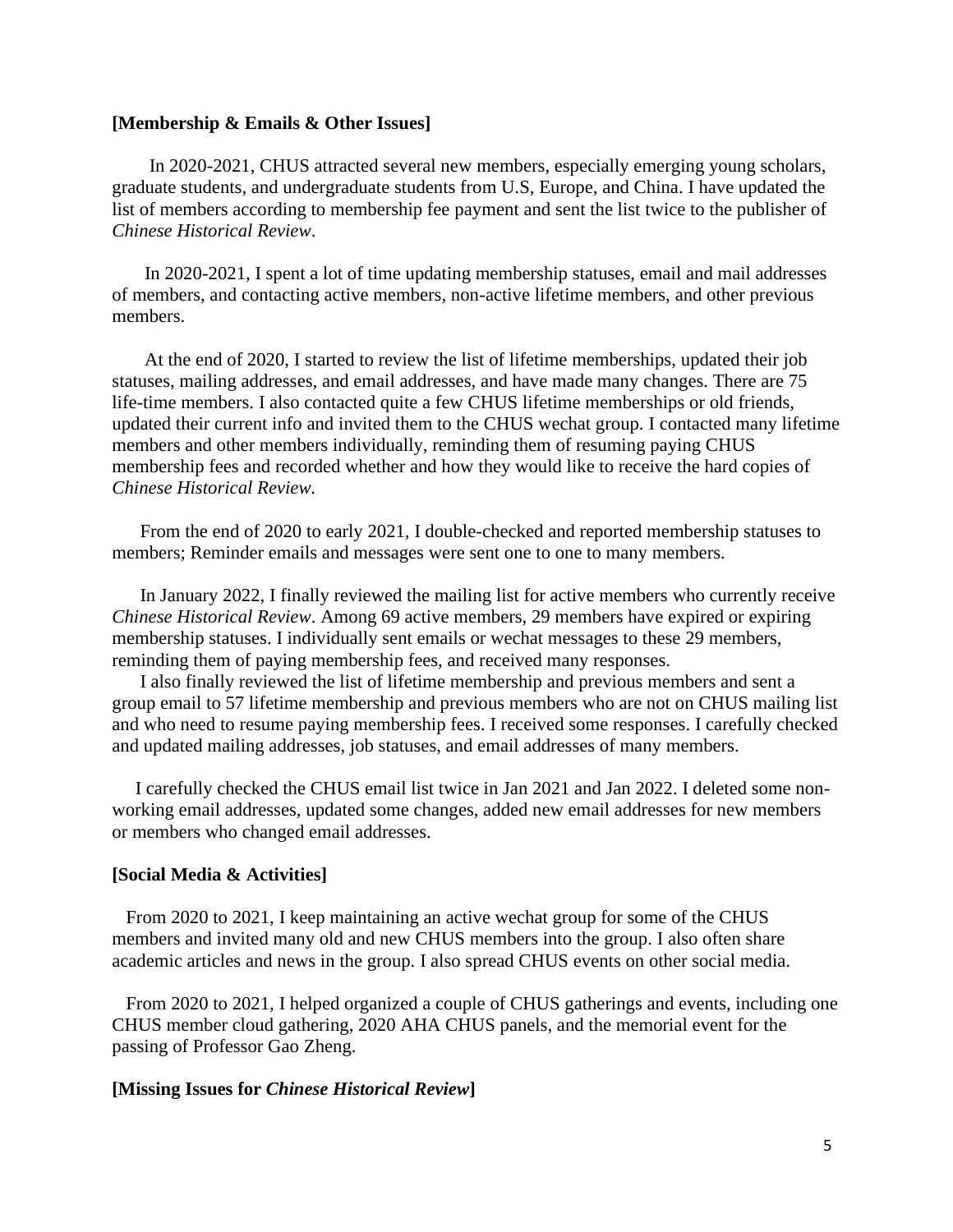Several active members reported they did not receive some issues of *Chinese Historical Review*. I constantly contacted the Publisher and provided updated mailing addresses for the publisher to send these missing issues via express mails.

### **[Suggestions for the New Secretary & Other Board Members]**

I have very clear records of payment statuses for active members. I also have records of who should be contacted for reminding them of paying annual membership dues among the life-time members and other previous members. I also updated the email list for all current active, nonactive lifetime or previous members. The new secretary & other board members can work together to send reminders to active and non-active lifetime or previous members, combing individual emails/wechats message or group email reminders.

Respectfully submitted by Dandan Chen

<span id="page-5-0"></span>Jan 5, 2022

## **III CHUS 2021 Financial Report**

Xiaojia Hou

**Balance Summary** As of January 4, 2021 US Bank Account \$18850 (\$150 deposited on Jan 4, \$18700 on Dec 31, 2020) PayPal Account \$3,785 (\$100 deposited on Jan 1, \$3,685 on Dec 31, 2020) **Total: \$ \$22,385 (on Dec 31, 2020)** As of January 1, 2022 US Bank Account: \$ 46,025.00 PayPal Account \$0 **Total: \$46,025 (including CHUS balance and donation to James Gao Fund) CHUS Balance: \$24396 Donation to James Gao Fund:** \$**21629**

**Itemized Analysis CHUS Income (Jan 3 2021 to Dec 31, 2021):** Income from *Chinese Historical Review* including Royalty and refunds: \$2955 Income from membership fee: \$1254 Donation to CHUS: \$457 **Total Income: +\$4666 CHUS Expense (Jan 3 2021 to Dec 31, 2021):** US Bank and PayPal Charges: \$32 CHUS registration: \$20 CHUS plaques and shipping: \$184 Web host: \$299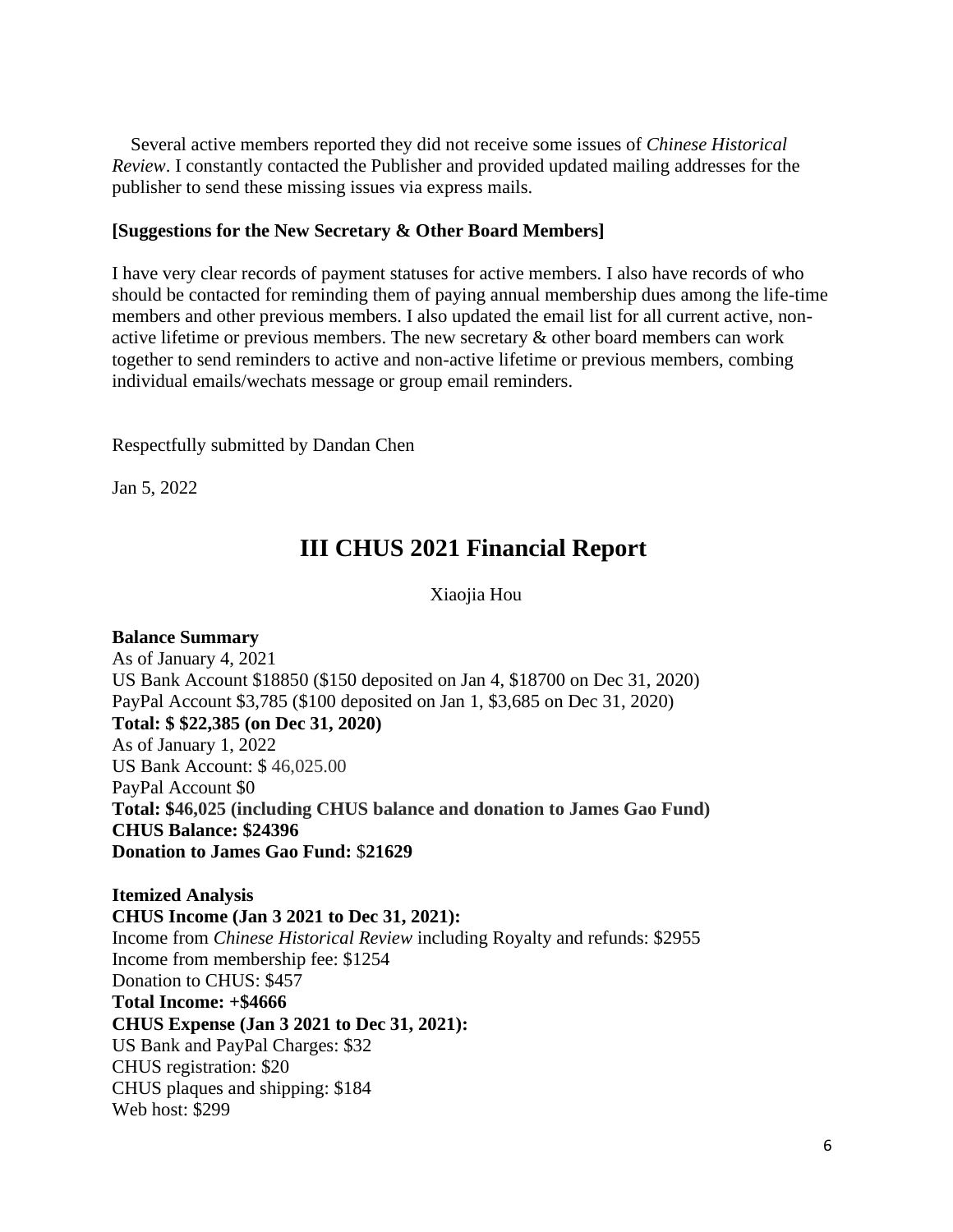**Total Expense: -\$535 Scam Loss: -\$2120 CHUS 2021 Net Income: +\$2011 Donation to James Gao Fund: +**\$**21629**

# **IV CHUS 2021 Conference Report**

Danke Li

<span id="page-6-0"></span>This year CHUS members again enthusiastically responded to the call for paper and four high quality CHUS panels were included in the 2022 AHA annual conference: 1. From "Cold War Ally" to "Most Serious Competitor": The Shift of American Views of China in New Perspectives, 2. Learning from the Past: Bitter Episodes of US–China Relations Revisited, 3. Decoding Historical Misconceptions through Cross-Cultural Studies: Past and Present, 4. Politics, Everyday Life, and Institutional and Discursive Mechanisms of Intellectual Trends: The Appropriation of History and Cultural Practices in Ancient and Modern China.

In the future, the Board needs to encourage more members to organize panels for the AHA annual meetings and the conference coordinator should attend the AHA annual meeting for affiliated societies.

## **V CHUS 2021 Communication Report**  Mao Lin

<span id="page-6-1"></span>CHUS has published two Newsletters in 2021. The professional achievements from our members are quite impressive. The scope of the Newsletter has also been extended to cover teaching, services, professional developments, promotions, conference papers, invited lectures and other form of scholarship, instead of focusing on publications exclusively.

The CHUS website has been updated. The ownership of the website has finally been transferred to CHUS Treasurer.

CHUS has created its own Facebook page to promote its digital presence.

I'd like to express special thanks to Lejiu Sun and Shouyue Zhang, who provided technical supports for the website and Facebook page.

Suggestion for 2022:

We need to further build up the Facebook page. Right now it does not have a lot of contents and traffic.

## **VI CHUS 2021 Election Committee Report**

<span id="page-6-2"></span>Dear Professor Zhiguo Yang and the CHUS Board Directors: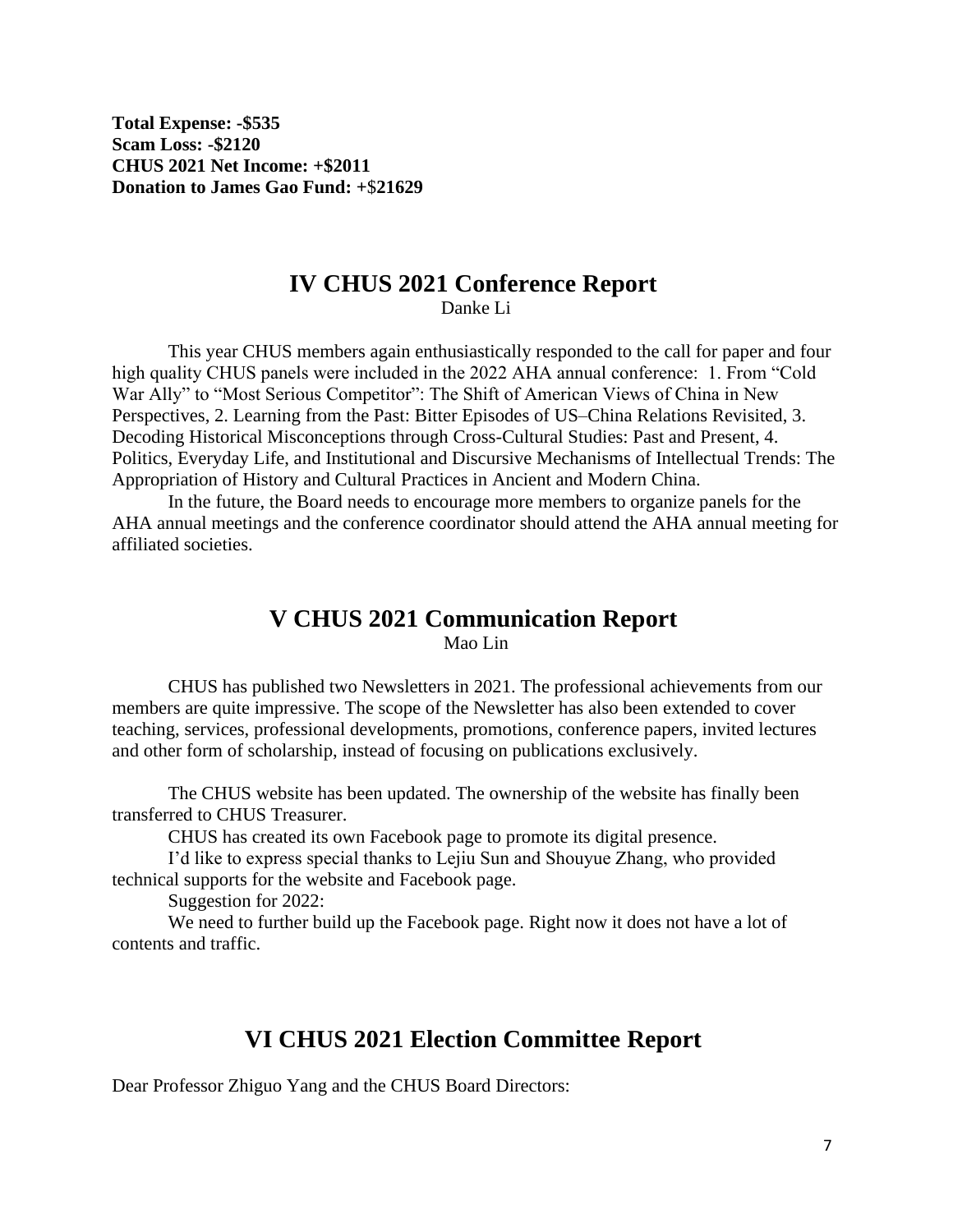Happy New Year!

As the 2021 CHUS Election Committee members, we are very glad to report to you and the board that we have completed our committee work from July to December 2021, and that the new 2022-2024 CHUS Board has been elected!

After you and the board established the 2021 CHUS Election Committee in early July 2021, we began our work by drafting the call for nomination in mid-July. By the deadline of October 1, the committee had received nominations for all the board positions.

Then, we contacted the nominees and collected their biographical information. The committee prepared the ballot and email it out to all the CHUS members on November 1.

By the election deadline on December 1, the committee received 32 ballots from the CHUS members, mostly voting yes to the candidates: Yi Sun as president, Mao Lin as secretary, Qiong Zhang as conference coordinator, Xiaojia Hou as treasurer, and Shouyue Zhang as newsletter editor.

In late December, the committee prepared a special election and email out the ballot on December 24. By the special election deadline on December 31, the committee received 10 ballots in favor of Xiaoxiao Li as treasurer. One ballot came in the early morning of January 1, 2022.

All the electronic votes are available in case anyone has questions.

We really appreciate the opportunity to serve on the 2021 CHUS Election Committee for our organization.

Thank you!

Sincerely yours, Xiansheng Tian Patrick Fuliang Shan Xiaobing Li (Chair) 2021 CHUS Election Committee

# **VII Message from the New CHUS Board**

### <span id="page-7-0"></span>Dear CHUS Members:

Hope you are enjoying the early days of the new year while getting ready to welcome the Year of the Tiger!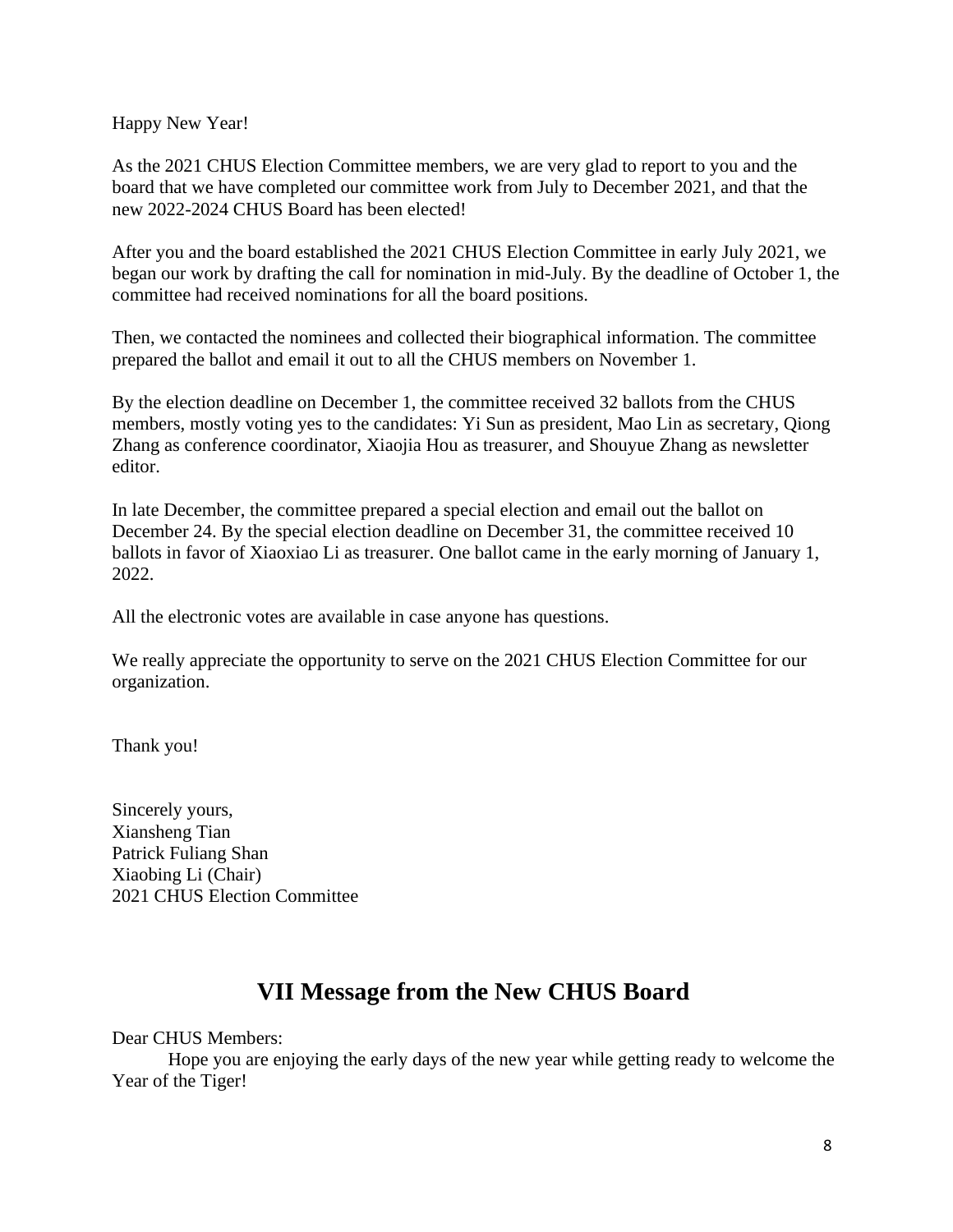We, the newly elected members of the CHUS Executive Board, wish to express our most profound gratitude to you for your trust and support. It is a sheer honor and privilege for us to serve the organization during the next two years.

Our deep appreciation also goes to President Zhiguo Yang and the previous Board members, whose three years of hard work and dedication have helped to strengthen the organization. Meanwhile, the *Chinese Historical Review*, under the extraordinary editorship of Professor Xiaobing Li, has provided a strong platform and invaluable channel for our members' scholarly achievements.

Once the pandemic subsides, we will work expeditiously to implement the events that had been set in motion by the previous Board. Meanwhile, we will also organize a few new activities that are meaningful and doable under the COVID constraints.

Over the past thirty-five years, CHUS has become our common academic home, having been developed, advanced, and enriched by many devoted and talented leaders and members. With this rich inheritance, we will work together as a team to fulfill our respective and collective responsibilities to our cherished organization with a sense of honor, humility, and professional commitment.

With much appreciation and best wishes, Yi Sun (President) Mao Lin (Secretary) Xiaoxiao Li (Treasurer) Qiong Zhang (Conference Coordinator) Shouyue Zhang (Newsletter Editor)

## <span id="page-8-0"></span>**VIII 2023 CHUS Annual Meeting at AHA Call for Proposals**

Qiong Zhang

The CHUS board cordially invites our members to submit complete panel proposals to be included as CHUS-sponsored panels at the 2023 AHA Annual Meeting, which will be held in Philadelphia from **January 5 to 8, 2023**.

Panels can follow either of two formats: 1) a paper panel, consisting of three or four presenters, a chair, and a commentator; or 2) a roundtable with a chair and **3- 6** participants. Topics may concern any fields of historical scholarship, historiography, and pedagogy. We encourage panel organizers to consider inviting a mix of participants at different stages of their career, especially our student members. While in principle participation in a CHUS-sponsored panel at the AHA requires CHUS membership, non-CHUS members are most welcome to join the panel, though a conference fee of \$40 will be charged. This fee will be waived for student presenters and for those non-members who participate in our panels in a service capacity (namely, as chair or commentator).

Panel proposals are **due to Qiong Zhang** at [zhangq@wfu.edu](mailto:zhangq@wfu.edu) on **April 20, 2022.** A complete panel proposal must include the following:

1) information about the panel itself: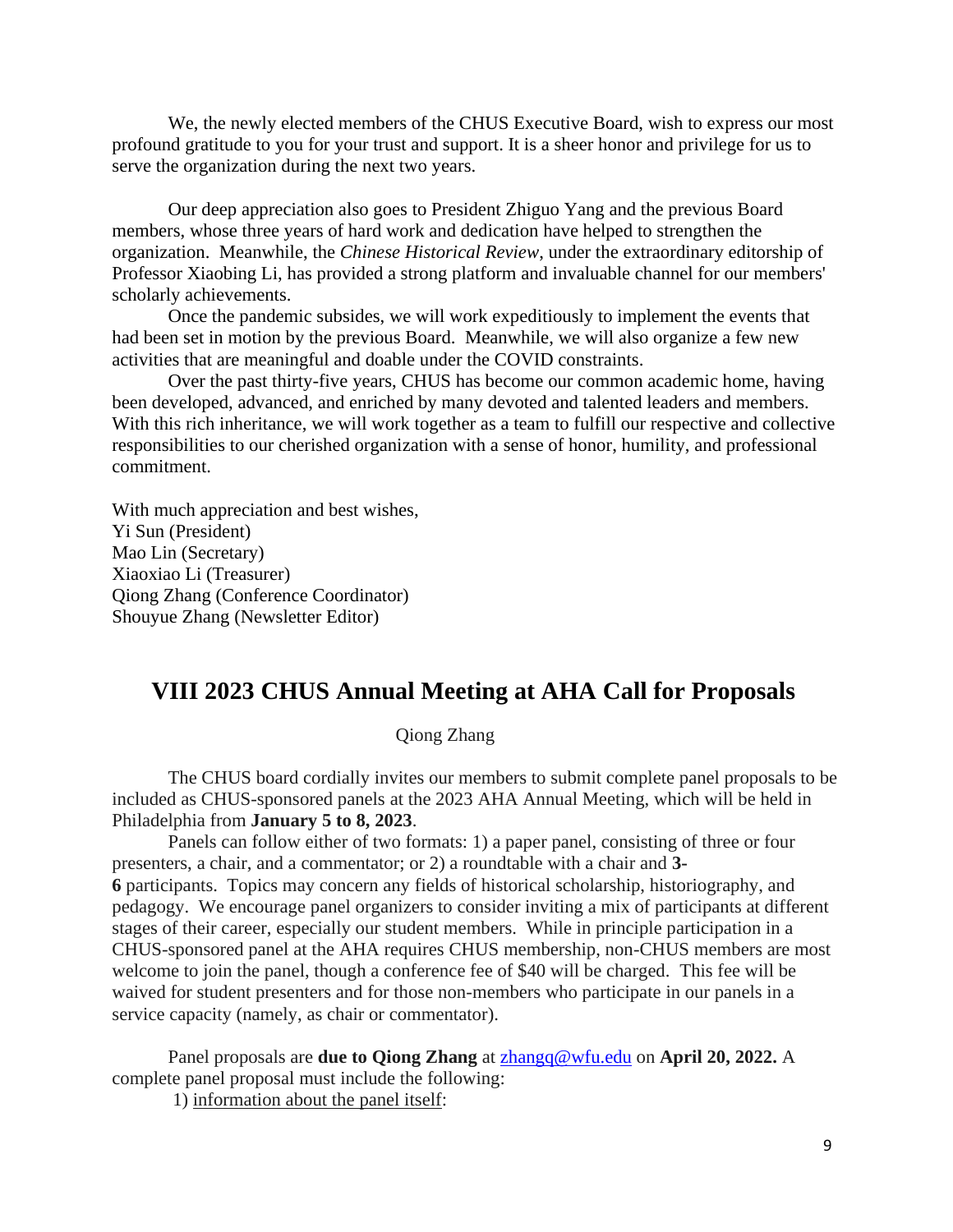- A. Panel Title (no more than **20 words**);
- B. For a *paper panel,* a brief panel description of up to 150 words and panelists' paper abstracts (200-250 words each). The panel description should highlight the focus and significance of the proposed panel and the thematic resonances among the different papers. A paper abstract must reflect adequately the specific subjectmatter of the paper and the core scholarly contribution it intends to make**.**
- C. For a *roundtable*, please include a roundtable description of about 250 words, stating the specific topic to be addressed and the way in which each participant is expected to contribute to the conversation.

2) Information about all panel participants (including chair and commentators): mailing address; email address; phone number; and institutional affiliation, if any.

**We kindly ask** our members to please limit *your total appearances* in the meeting program *to two panels* and *limit your service roles* (namely, as chairs or commentators) *to one panel only, if possible*. Exceptions may be made in outstanding circumstances, such as when a chair or commentator on our program is unable to attend the conference and you are asked to take over their responsibilities on top of your own pre-scheduled duties. This is a change of rule from previous years; it is introduced to facilitate the AHA scheduling of our panels. Panel organizers please take note of this change and verify the availability of your potential copanelists, chairs, and discussants given this new rule.

CHUS-Sponsored Panels at the AHA are not only a venue of scholarly exchange for CHUS members but also a platform on which CHUS members showcase our scholarship and interact with colleagues in the wider AHA community. Thus, it is paramount that our panelists uphold the academic integrity and professional standards of CHUS. *Once a panel has been accepted into our AHA-CHUS annual meeting program, all individuals, members and nonmembers alike, who participate in it as panelists, discussant, or chair must fulfill their obligations as stated in the proposal and attend the conference*. In the event that an illness or other emergencies prevents a panel participant from attending the meeting, the absentees must inform their panel organizers and the CHUS conference coordinator (Qiong Zhang [zhangq@wfu.edu\)](mailto:zhangq@wfu.edu) of their situations at the earliest possible time **and** make arrangement for a co-panelist or some other conference participant to deliver papers or comments or chairing a panel on their behalf. Failure to do so will result in a 3-year suspension from CHUS-organized AHA panels.

We regret that we will not be able to accept individual paper proposals. However, if you wish to present a paper and are looking for co-panelists, please let us know, and we would be happy to circulate your "call for co-panelists" using CHUS group emails and our social media outlets.

## <span id="page-9-0"></span>**IX Call for Papers: Chinese Historical Review**

<http://www.tandfonline.com/loi/ytcr20#.VroJtU-ofQI> Print ISSN: 1547-402X Online ISSN: 2048-7827 2 Issues per Year

*The Chinese Historical Review* (*CHR*) is a fully refereed and vigorously edited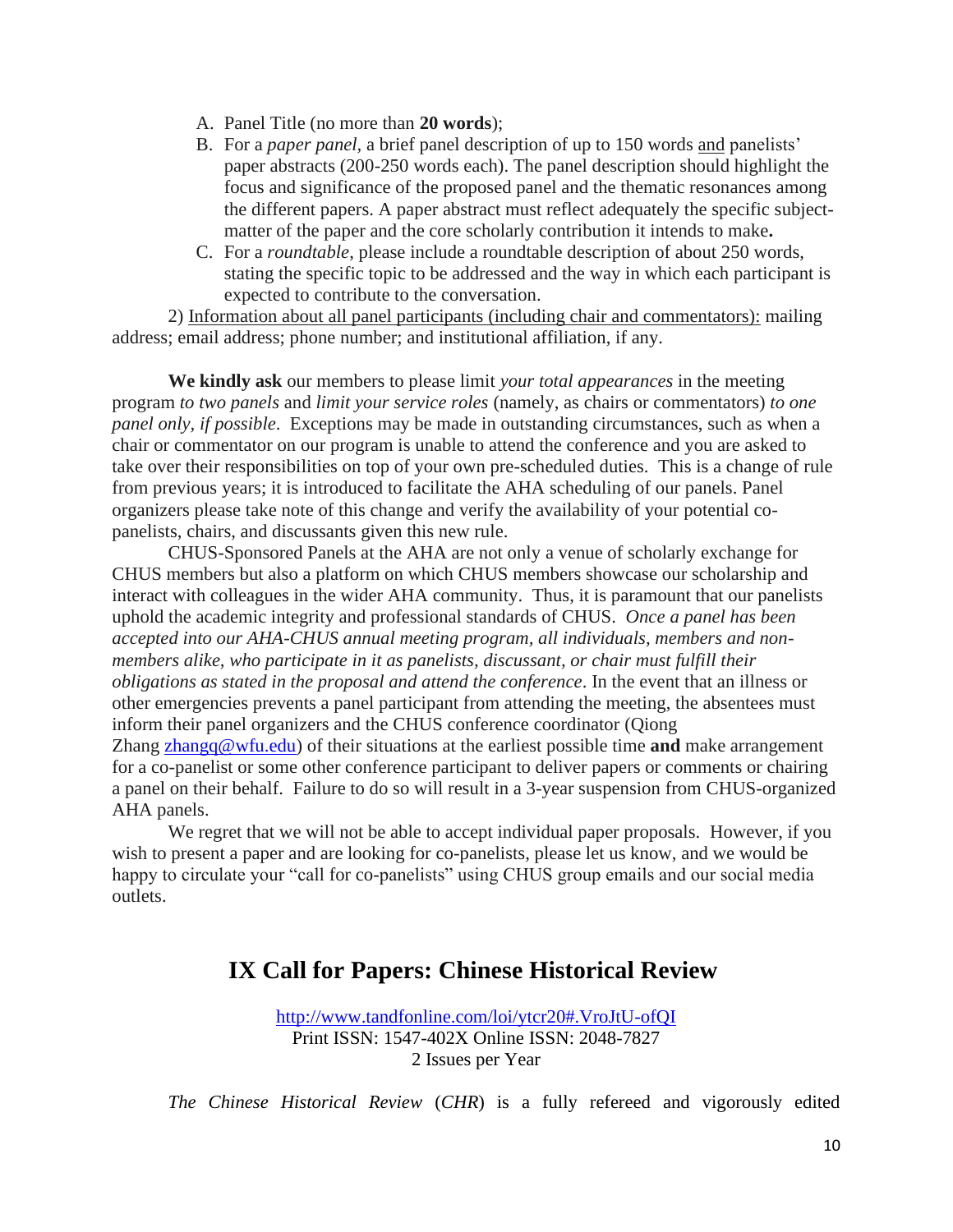transnational journal of history with issues appearing in March and November each year. The journal is included in the following services: Bibliography of Asian Studies, European Reference Index for the Humanities (ERIH), and Scopus.

The journal publishes original research on the history of China in every period, China's historical relations with the world, the historical experiences of the overseas Chinese, as well as comparative studies of history. The journal is abstracted and indexed by Bibliography of Asian Studies and Scopus, the largest abstract and citation database of peer-reviewed literature.

The journal is published by Routledge of Taylor & Francis Group on behalf of Chinese Historians in the United States (CHUS). The current editor-in chief is Professor Xiaobing Li (University of Central Oklahoma). Please send manuscripts and inquiries via email to [bli@uco.edu](mailto:bli@uco.edu)

# **X CHUS Facebook Call for Submissions**

<span id="page-10-0"></span>The CHUS Board and the 2021 CHUS Business Meeting has decided to launch a new Facebook account. The Facebook page needs information from our members. Please send information for the following categories:

1. Research interests and expertise: please send your research fields, title/affiliation, and official contact information.

2. Breaking News: please send your scholarly achievements--publication, conference papers, talks, etc. with brief summaries and ideally pictures and links if available.

3. Book Club: CHUS members are encouraged to share what they are reading and/or recommend books to the public.

4. Research Notes: CHUS members are encouraged to share their research activities. This does not mean sharing the full text of their (un)published works; rather, it can be a new primary source, a thought, a spark of inspiration, or something they find interesting during their research.

5. "Big World, Small Talk." Under this category, members can write opinion pieces on different historical subjects not necessarily related to their own research. The purpose is to both promote the study of history (i.e. why history matters both in terms of research and teaching experiences) and present informed analysis of certain issues to the general public.

We are also planning some special activities down the road:

1."History Matters" Lecture Series: CHUS members and invited speakers can deliver live talks via Zoom.

2. CHUS Facebook Roundtables: This proposal was put forward by the previous CHUS Board, and we would like to implement it if there are sufficient interests from our members. If you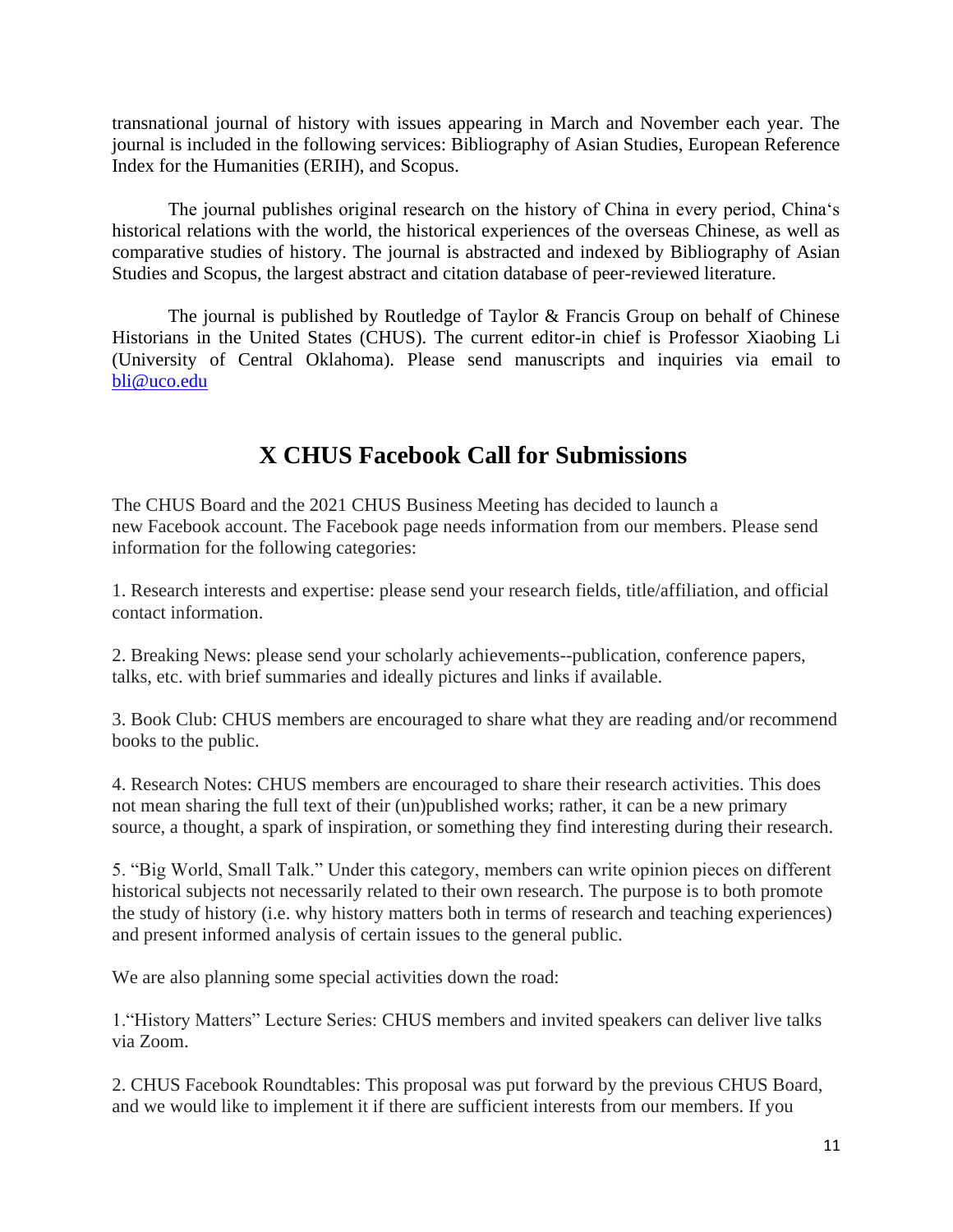would like to host or organize a roundtable discussion on your CHR article on Facebook around the time when a CHR issue is published, please contact us.

We need your help to boost the digital presence of CHUS. Hope to hear from you soon. Please send your information to [shzhan@iu.edu](mailto:shzhan@iu.edu)

## **XI "History Matters" Series Inaugural Lecture**

<span id="page-11-0"></span>Dear Colleagues and Friends,

As the Chinese New Year is just around the corner, we on the CHUS Board want to send our warmest wishes to you and your families for a Happy and Healthy Year of the Tiger!

Meanwhile, we invite you to attend Professor Xu Guoqi's stimulating talk entitled "International Sports, China, and the World, 1895-2022" (国际体育与中国和世界) on February 19, 2022 (Feb. 20 China Time), which promises to give us a real sense of immediacy in light of the impending Beijing Winter Olympics.

To many of you, Professor Xu needs no introduction. He is a prominent diplomatic historian and a prolific writer whose wide-ranging scholarly works have won enviable accolades. Among others, his Olympic Dreams: China and Sports, 1895-2008 (Harvard University Press, 2008) claimed the Best Book award from the International Society of Olympic Historians.

Professor Xu's is the inaugural talk of CHUS's new HISTORY MATTERS online series. For details on how to register for the event, please see the attached flier or click [this link.](https://iu.zoom.us/meeting/register/tZcscuCgqDIjHdd7iusbRkWoAOcmWBpqYxHF) We are looking forward to seeing you on Feb, 19/20!

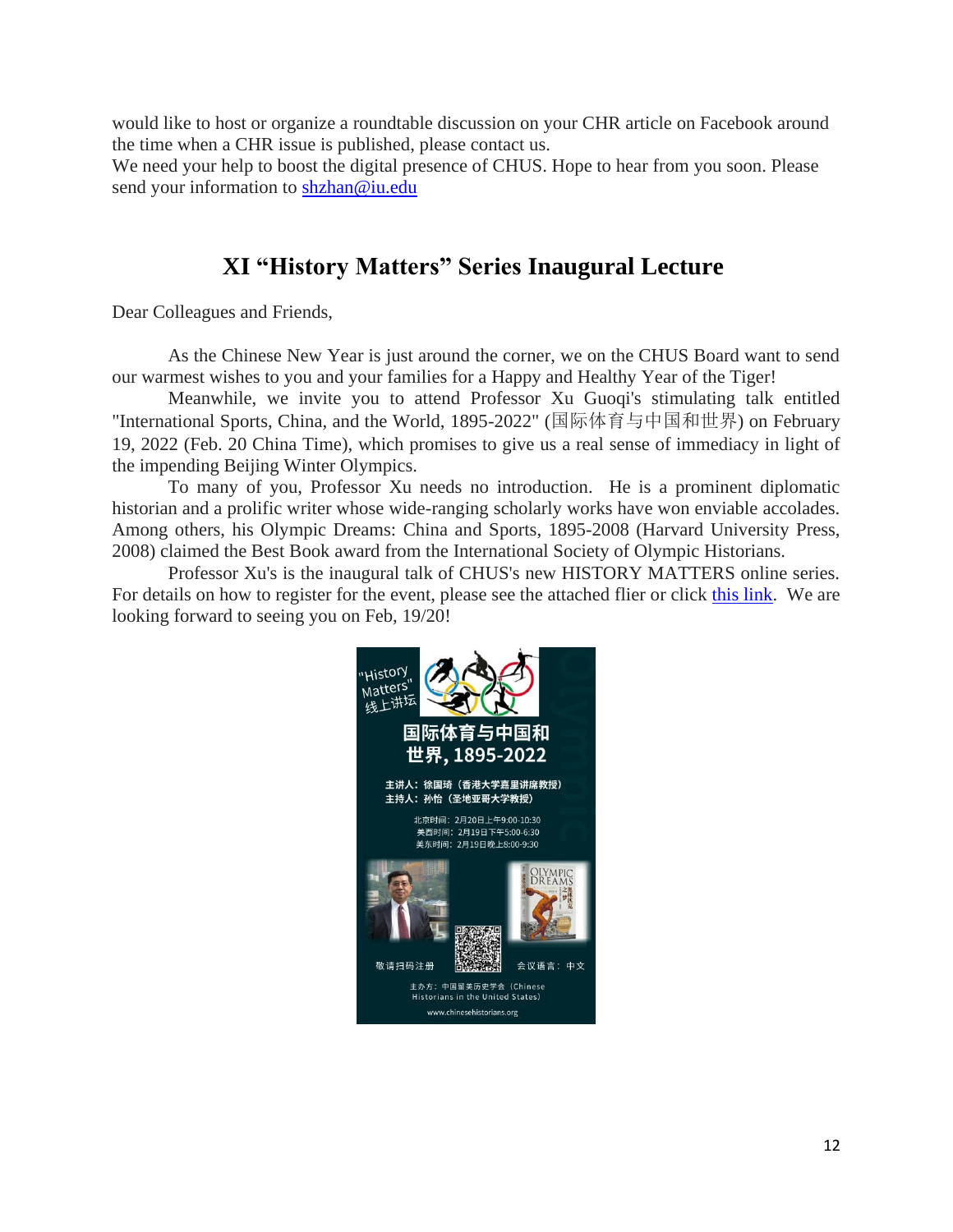## **XII CHUS Membership Instruction, 2022-2024**

<span id="page-12-0"></span>**Member Benefits**: Membership is crucial to the survival and development of CHUS. We encourage our lifetime members to renew their membership, and welcome new people to join CHUS. As a CHUS member, you will enjoy various benefits: Participating in CHUS-sponsored panels at the AHA's annual conferences and CHUS-sponsored international trips to Asia and international conferences in Asia, receiving The Chinese Historical Review (CHR) and CHUS Newsletter, enjoying free online access to CHR, eligibility for receiving CHUS awards and Graduate Travel Grant, and other opportunities for scholarly exchanges both in and outside the United States.

**Current Membership Rates**: \$60/year, \$100/2 years, \$150/3 years for regular members; \$30/year or \$50/2 years for students and retired scholars; \$200/year for contributing members (This new category is designed for outside donors who are not professional historians. They will enjoy the defined privileges such as receiving the journal and newsletters but do not have full privileges of other members in organizational electoral rights, awards, service, and other academic participation). Please remember to renew your membership on time, and also help advertise CHUS to any potential new members. For questions and recruitment suggestions, please contact **Dr. Mao Lin** (mlin@georgiasouthern.edu). Please send your application form to **Dr. Lin**, and mail your payment to **Dr. Xiaoxiao Li** (please see below).

Two Ways to Pay Membership Dues:

1. Mail check (Payable to CHUS) to: Dr. Xiaoxiao Li 2201 NW 157th Terrace Edmond, OK 73013 USA 2. Zelle Account (preferred payment method): pay to [xli3@uco.edu](mailto:xli3@uco.edu)

When you make the payment, please include your name and contact information, especially your preferred email address.

CHUS members enjoy free online access to Chinese Historical Review at the Website of Taylor & Francis ( http://www.tandfonline.com). Please visit the website and follow the instructions to sign up.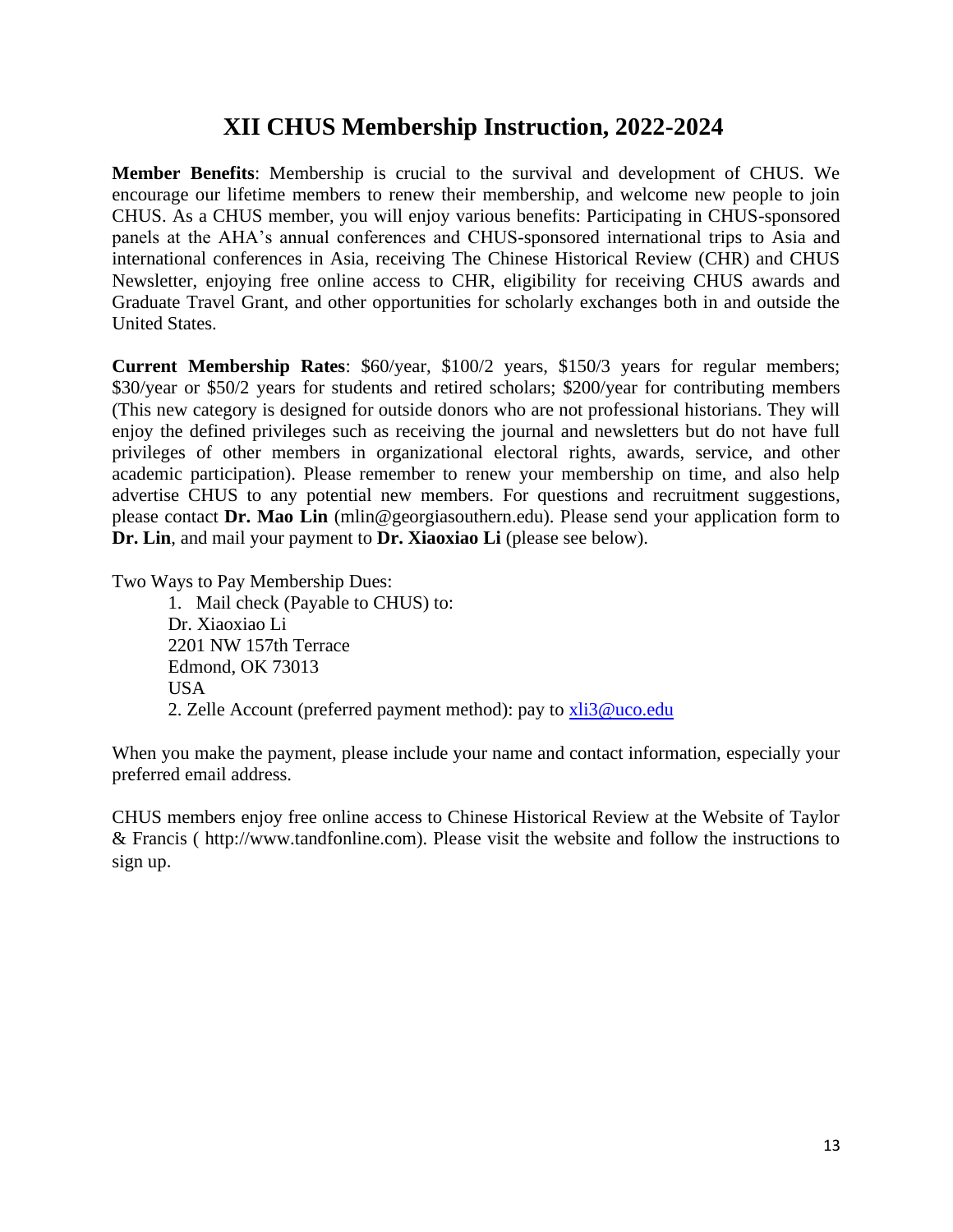## **XIII CHUS Members' Publications**

<span id="page-13-0"></span>**Dr. Gao, Yunxiang**, Professor of history at Ryerson University, has published the following book: *Arise, Africa! Roar, China! Black and Chinese Citizens of the World in the Twentieth Century* (University of North Carolina Press, December 2021)



**Dr. Hong, Zhaohui**, Professor at Fordham University, has published the following book: 《左右之间 两极之上:适度经济学思想导 论》香港城市大学出版社,2021年7月

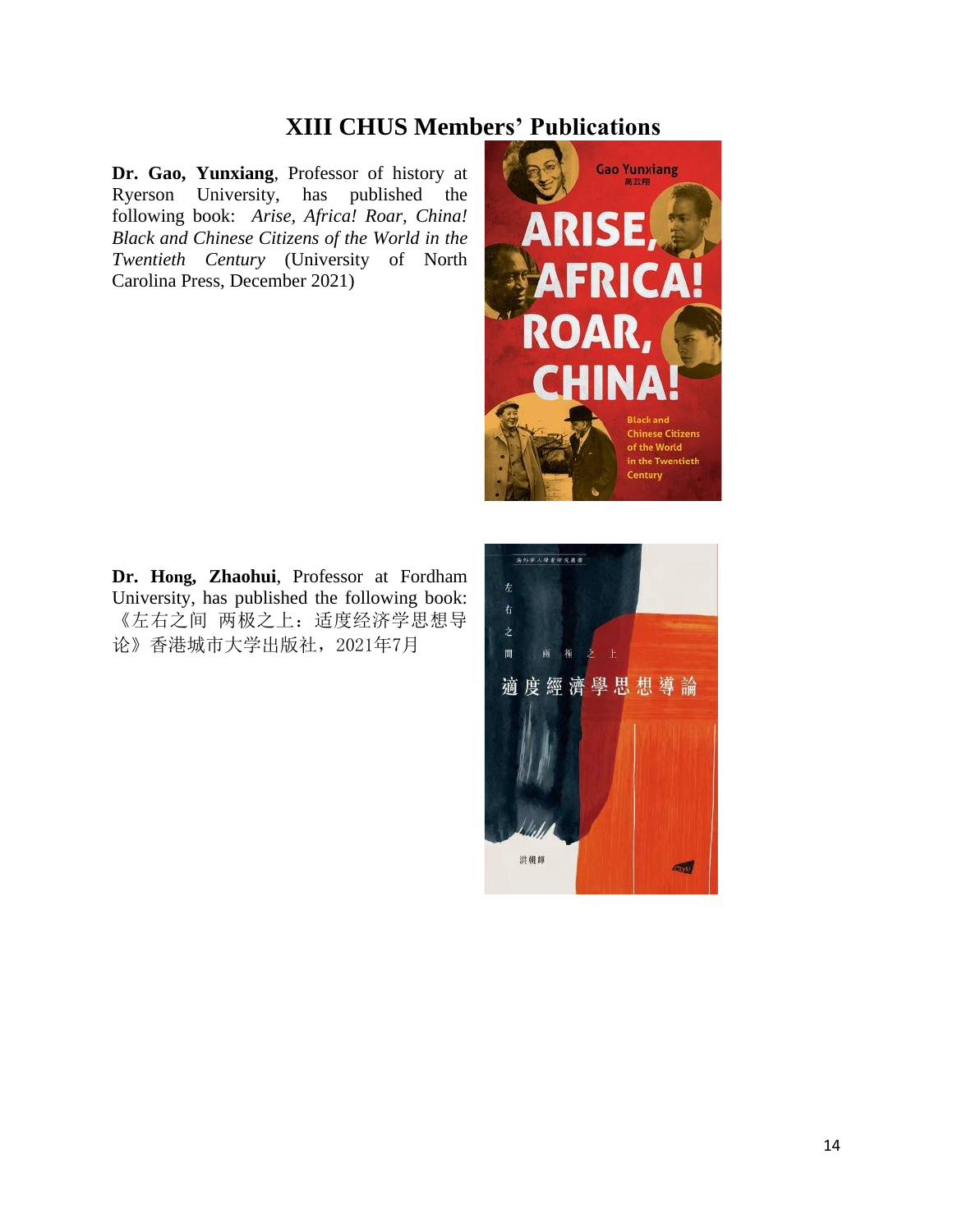**Dr. Li, Huaiyin**, Professor of History at University of Texas at Austin, has published the following book:《现代中国的形成( 1600—1949)》广西师范大学出版社,2022 年2月

**Dr. Yao, Ping**, Professor of History at California State University, Los Angeles, edited *Chinese Funerary Biographies: An Anthology of Remembered Lives* that has been translated into Chinese. 《追怀生命:中国历 史上的墓志铭》上海古籍出版社 2021年4月



# <span id="page-14-0"></span>**XIV In Memoriam of CHUS Founding President James Zheng Gao**

Dr. James Zheng Gao, professor of modern Chinese history at the University of Maryland, College Park, founding president of CHUS, passed away on October 26, 2021, at the age of 73. CHUS members decided to establish James Z. Gao Memorial Fund in the CHUS memorial service for him on November 1, 2021. The following are partly articles in memoriam of him.

[留美历史学会会员追忆高峥教授](http://k.uscnpm.org/wap/article.aspx?d=98&id=26346) [王希:高峥是留美历史学会的奠基者与思想者](http://k.uscnpm.org/wap/article.aspx?d=98&id=26349) 孙怡: 愿高峥老师安息 [陈丹丹:高峥教授虽逝,对真理的思索永在](http://k.uscnpm.org/wap/article.aspx?d=98&id=26315)